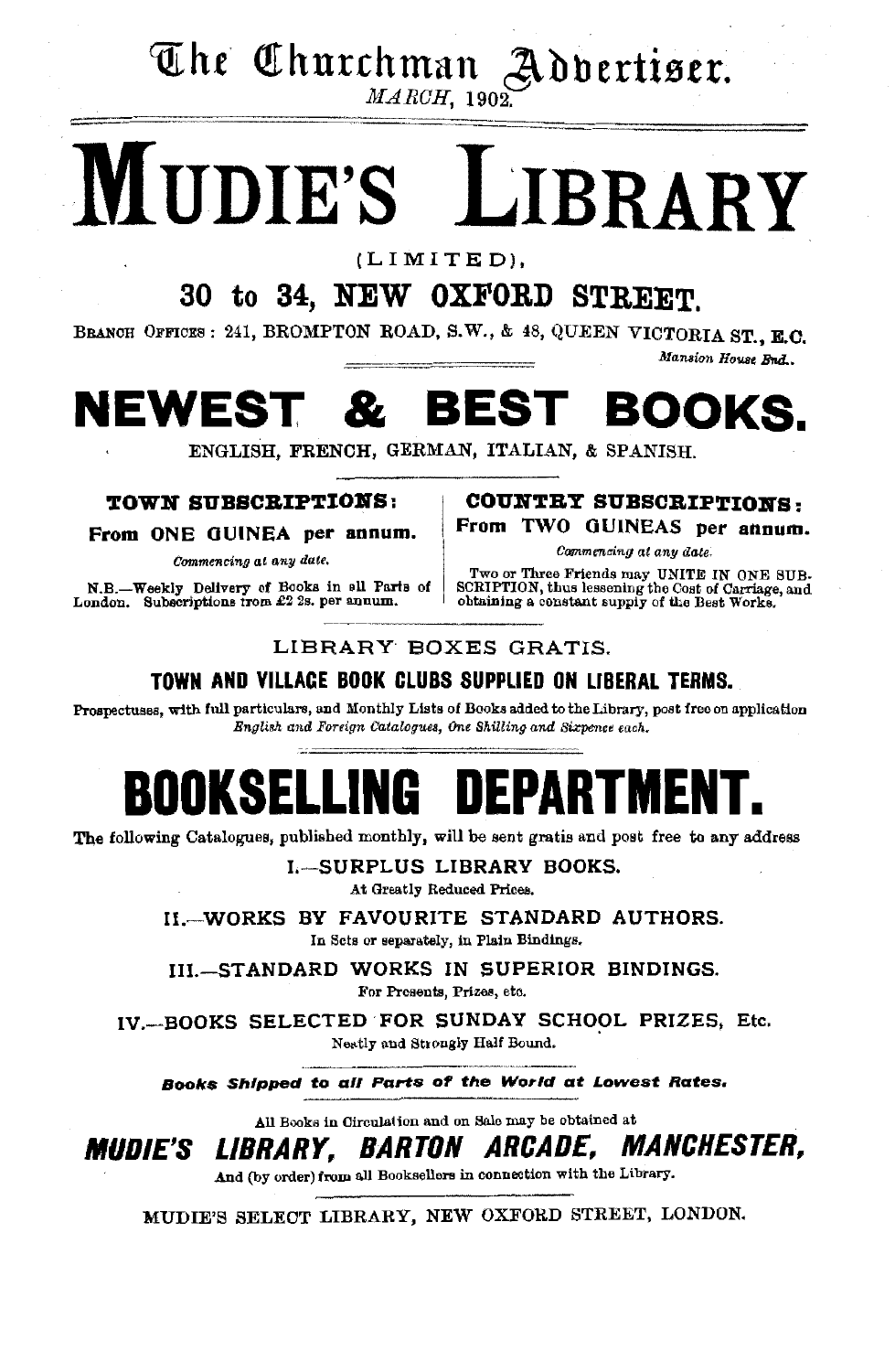# **ELLIOT STOCK'S NEW BOOKS.**<br>In crown 8vo., cloth, price 2s. net.

OBER-AMMERGAU AND ITS GREAT PASSION DRAMA OF 1900. By AGNES GRANT HAY.

"The play is exceedingly well written and well constructed, and manifeste not a little genius. Mrs. Hay'slittfe volume will be read "'ith interest."-Perthlrhir< *Advertiser.* 

In crown 8vo., paper cover, price 6d.

THE DEVIL AND HIS ANGELS. Being Extracts from<br>EDWABD WHITE'S "Life in Christ."

In crown Svo., paper cover, 6d. net.

DESTRUCTIVE RESULTS OF THE HIGHER CRITICISM.

As diselosed in Modern Criticism and the Preaching of the Old Testament. By the Rev. JAMES JOHNSTON, Senior Minister, St. James' United Free Church, Glasgow; Author of "A Century of Christian Progress," "China and Formosa," "China and its Future," etc.

In crown 8vo., paper cover, price 6d.

MATTER AND MIND : How Connected, and the Laws that Govern Them. By J. BEECROFT.

In paper cover, price 3d.

THE UNIVERSAL FATHERHOOD OF GOD. Short Subjects on THE LARGER HOPE. By L. H.

ELLIOT STOCK, 62, PATERNOSTER ROW, LONDON, E.C.

# **HODDER AND STOUGHTON'S LIST.**

THE LIFE OF THE MASTER. By Rev. JOHN WATSON, M.A., D.D. With sixteen full-page Illustrations in Colours by an Artist sent specially to Palestine. Royal 8vo., cloth, 25s. net. full-page Illustrations in Colours by an Artist sent specially to Palestine. Royal 8vo., cloth, 25s. net.<br>(Prospectus on application.)<br>"Dr. Wateon's noble book is not so much a portrait of Christ as it is Christ Himself. .

Christ set forth in actions which never cease, and in attributes of immortal enery."—DR. JOSEPH PARKER.<br>"Than 'The Life of the Master' there could not well be a more sesonable book..... In external appear<br>ance, as well as

THE PULPIT BIBLE. Original Notes and Comments on Holy Scripture from Genesis to Revelation. By Rev. JOSEPH PARKER, D.D. Strongly bound in Persian levant, £2 2s. net. (Prospectus

on application.)<br>
"We have put "The Pulpit Bible' at the head of our 'Gift-book' notices because it would not be easy to<br>
find one of more dignified form and greater usefulness."—Spectator.<br>
"Dr. Parker has produced a vol

CULTURE AND RESTRAINT. By Rev. HUGH BLACK, M.A., Edinburgh. Second Edition. Crown 8vo., cloth, 6s.

Eurious. Crown over, clock, we are the book is thoroughly well informed, fair-minded in the highest degree, "<br>From the first page to the last the book is thoroughly well informed, fair-minded in the highest degree,<br>acute i

**APOSTOLIC OPTIMISM, and other Sermons.** By Rev. J. H. JOWETT, M.A., Birmingham. Second Edition. Crown 8vo., cloth, 6s.<br>"The volume is a great refreshment. As we breathe its bracing air, and take in its great horizons, we<br>

THE CHURCH'S ONE FOUNDATION. Christ and Recent Criticism. By the Rev. W. ROBERTSON NICOLL, LL.D. Second Edition. Crown 8vo., cloth, Ss. 6d.

THE PROGRESS OF DOGMA. Being the Elliott Lectures, delivered at the Western

Theological Seminary, Allegheny, Penna, U.S.A. By JAMES ORR, M.A., D.D., Professor of Apologetics and Systematic Theology, United Free Church College, Ghasgow. Large crown Svo., cloth, 7e. 6d. "The learning shown is very g e work is remarkable,"---Scotsman.<br>LONDON: HODDER AND STOUGHTON, 27, PATERNOSTER ROW, E.C.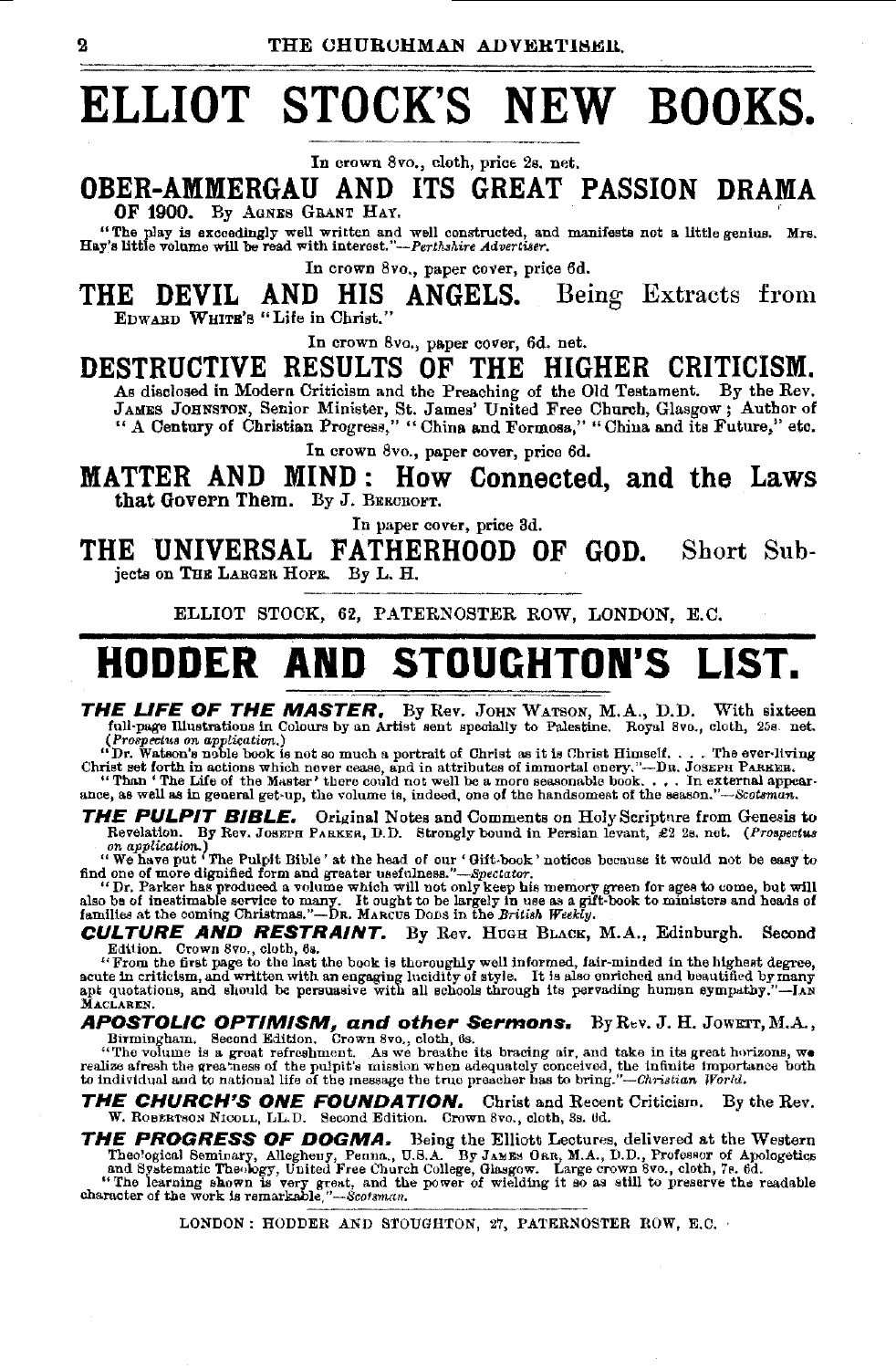# **BOOKS FOR THE HEART.**

Edited with an Introduction to each Volume by the Rev. ALEXANDER SMELLIE• M.A. Foolscap 8vo., printed on .antique wove paper, cloth boards, gilt top, 2s. 6d. each.

New Volume just added.

# **THE CHRISTIAN'S GREAT INTEREST.** By WILLIAM

Other Volumes in the Series.

# **THE CONFESSIONS OF ST. AUGUSTINE.** Third Reprint of this Edition.

of this Edition of \*The Confessions' that we know of can at all be compared with this in beauty of outward form. Type, paper, and binding are alike irreproachable."-Church *Times*.

# **GRACE ABOUNDING TO THE CHIEF OF SINNERS.** By JOHN BUNYAN.

Dr. ALEXANDER WHYTE, Author of "Bunyan's Characters," writes :--"My best thanks for your beautiful • Grace Abounding.' Go on with such good work."

### **THE HEIDELBERG CATECHISM.** A Revised Translation.

"We rejoice in the possession of the little book. It has given us delight, through its introduction. . . . .<br>Most catechisms ate for the head, but this is really 'a book of the heart.' "-Bxpository Times.

### THE JOURNAL OF JOHN WOOLMAN. With an Appreciation by JOHN GREENLEAF WHITTIER.

"The Journal is quaint reading, and the language is charmingly piquant."—Bookman.<br>"To read his quaint, gracious joitings is to breathe an air of pious peace and sturdy devotion to practical righteousness. For devotional s

### **QUIET HOURS.** By JOHN PULSFORD, D.D. Third Reprint of this Edition.

"It is a casket of jewels from which flash the many -coloured rays of well-cut gems. It is essentially a volume for thoughtful men and women of reverent mind, and to them the pages often conned will be ever

## THE RELIGIOUS AFFECTIONS. By JONATHAN EDWARDS.

"My heart bounded when I saw 'The Religious Affections' announced under your editorship, and so cheap too.... Many whose blessing is worth earning will bless you for Edwards' masterpisce in this beautiful shape."-ALEXANDER

Other Volumes in Preparation.

Uniform with the Above.

### **THE SUPREMACY OF MAN.** By JoHN PuLsFoRD, D.D.

"Whoever does not rise from its perusal, uplifted and solemnised by a more vivid realization of the greatness of man's possibilities and destiny, must be either very far on or very far back."-Indian S. S.<br>Journal.

**QUIET HOURS.** Second Series. By JOHN PULSFORD, D.D.<br>"We question whether there is in our language a finer exposition of the Apostle Peter's doctrine of<br>"Precious Faith ' in its origin and progress than we find here . . ."

LONDON: THE SUNDAY SCHOOL UNION, 57 & 59, LUDGATE HILL, E.C.

3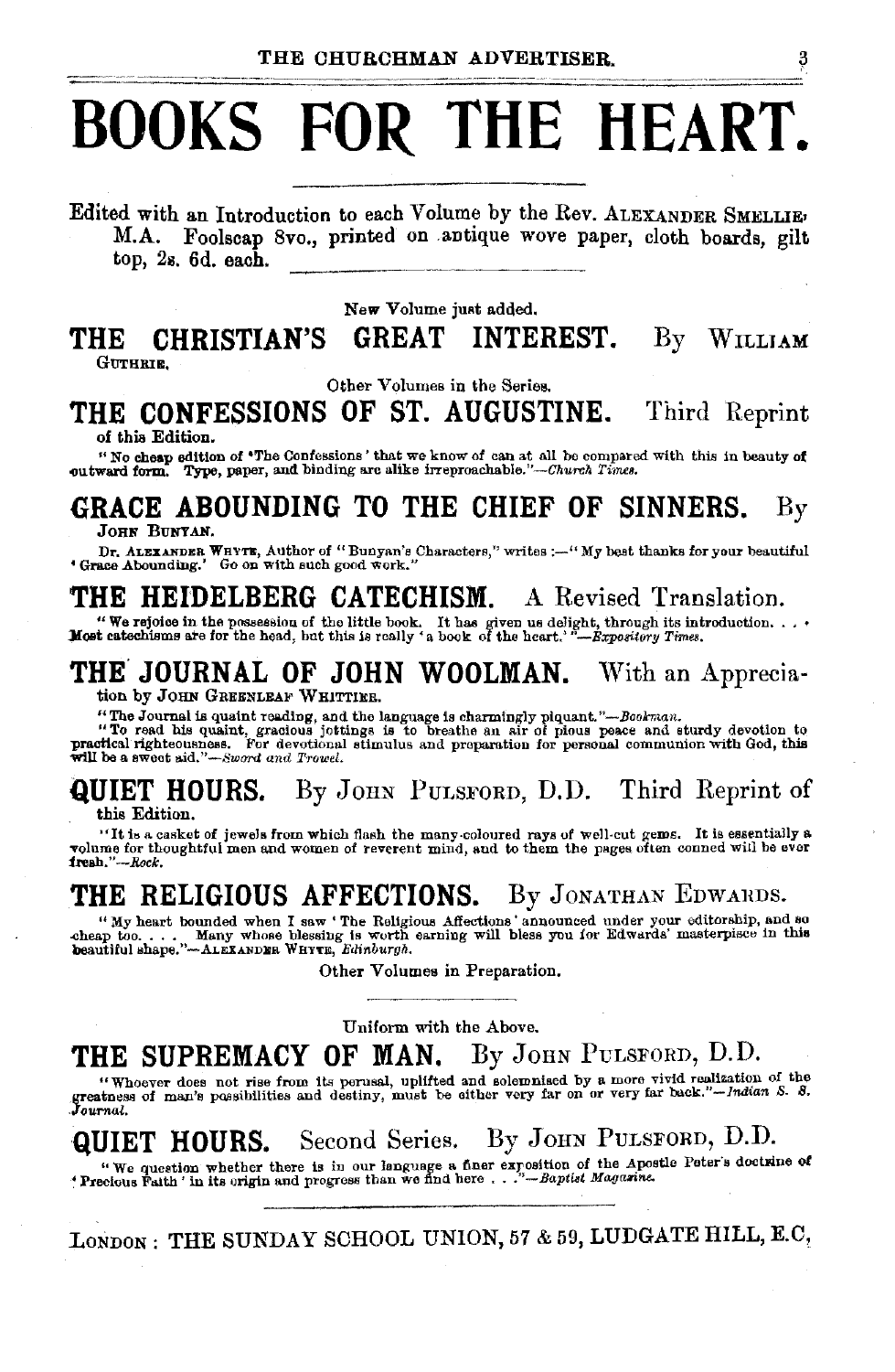THE CHURCHMAN ADVERTISER



## "The Best Gift is a Good Book."

### Cloth gilt, special Art paper. Price 5s. NEW CENTURY HYMNS FOR THE CHRISTIAN YEAR.

 $\overline{\mathbf{4}}$ 

"

By the Rev. F. W. ORDE WARD, B.A.,<br>Author of " Matin Belis," etc.

"These hymns offer us, in effect, a substitute<br>for Keble's "Christian Year." "--Record.

With Portraits and Illustra-<br>tions. 2s. Now Ready.

"NEAR THE THEONE." Frances Ridley<br>Havergal: the Sweet Singer and the<br>Royal Writer.

By the Rev. CHARLES BULLOCK, B.D., Formerly Rector of St. Nicholas', Worcester, Author of<br>"The Way Home," "The Old Gospel Ever New," etc.

Handsome bevelled cloth gilt. Ss. 6d.

### WONDERLAND WONDERS.

By the Rev. JOHN ISABELL, F.E.S.,<br>Author of "The Insect World," etc.

Many first-class Illustrations by Louis Wain and others.

"It is written in a very attractive style, and The written in a very attractive site, and<br>contains many interesting facts concerning birds<br>and animals which cannot fail to delight and<br>instruct readers of all ages. The illustrations<br>by Cecil Aldin, Louis Wain, and other

Handsomely bound, with Illustrations. 346<br>pages. 3s. 6d.

#### THE SHADOW LIFTED; or, The Home Magnet.

By ANNIE LUCAS, Author of "Leonie."

The special purpose of the tale-to promote<br>home happiness, and throw light upon the<br>'chedowa' of home discipline -- the 'clouds' nome nappuress, and throw uptu upon the 'clouds'<br>
'shadows' of home discipline -- the 'clouds'<br>
which so often, as Cowper sang, 'break with<br>
blessing '-may fittingly be regarded as an ex-<br>
pression and a memory of one whos shine to many."

Illustrated Edition of the Popular Work. Large crown 8vo., cloth gilt, bevelled, 5s.

DAYSPRING: A Story of the Time of William Tyndale.

By the late EMMA MARSHALL,<br>Author of "Mother and Son," etc.

New and Revised Edition. Price, in cloth gilt, ts.

#### HEART CHEER FOR HOME SORROW. By the Rev. CHARLES BULLOCK, B.D.

"A sweet little anthology of pieces, in prose and poetry, designed to countort them that moorn. All we meet in his pages is fair and good."-Sunday School Chronicle.

An illustrated Booklet, together with Lists of Books specially offered this Season at reduced prices, will<br>be sent to any reader of "CHURCHMAN" on application to the Manager,

FOR LENT AND CONFIRMATION. I.---A New Edition. Tenth Thousand. Cloth<br>gilt, Is. 6d.

### **THE OLD COSPEL EVER NEW.**

The Story of Naaman; or, Sin and its Cure. "The Old Gospel is Ever New." The Gospel, "The Old Gospel is Ever New." The Gospel,<br>in its essential simplicity, is as truly the utter-<br>ance of what may be termed the "historic<br>parable" of Naaman's story in the Old Testament<br>as it is the utterance of the Divine Te so you as alm has simply been to produce a com-<br>panion volume to his former book, "The Way<br>Hone," which he trusts, by God's blessing, may<br>help to fasten the minds of anxious and enquiring readers on the same essential varities of<br>Gospoi truth, which are certainly less prominently<br>dwelt upon than they used to be.—The Preface.

#### TI.

### THE WAY HOME.

An Earthly Story with a Heavenly Meaning. Price 1s. 6d.

Notices and Reviews.

"I think it worthy of the character of "The Way Home." --Canon Hugh Stowell, M.A.<br>"We heartly hope it may have a large oirculation."--Charch of England Magazine.<br>"Replete with Gospel truth."--The Rev. Dr.

Bonar.<br>"We very cordially recommend it."-Christian Advocate.

"It is a book for masters and servants, for The above for parents and bench and severally for the self-<br>rightcous and self-condemned, for the self-<br>rightcous and self-condemned, for the pentient and cinquies and imperitent. May it have a wide circula-<br>tion,"--Rev. C

## SPECIAL PRICES TO THE CLERGY AND OTHERS.

\*\*\* The two volumes, which have already passed through many editions, were originally issued at the price of 3s. 6d. They are now in illustrated and more attractive form sold for One Shilling and Sixpence, furnishing an example<br>of the possible cheapness of books, if they can be or and printed in numbers corresponding with the circulation of our popular Magazines. The publisher will be glad to forward Specimen Copy free by pret to any address on receipt of twelve stamps for<br>each, and to quote special prices for quantities upon application.

Cloth gilt. For Presentation. 3s. 6d.<br>CENTENARY OF COWPER : A Book for Every Home

### THE POET OF HOME LIFE.

By ANDREW JAMES SYMINOTON, F.R.S.N.A.<br>With Centenary Papers by the Very Rev. Dean<br>Farrar, D.D., the Rev. John Callis, M.A., Canon Wilton, M.A., the Rev. Charles Bullock, B.D., and others.

With 24 Fine Art Illustrations.

LONDON: "HOME WORDS" OFFICE, 11, LUDGATE SQUARE, LUDGATE HILL, E.C.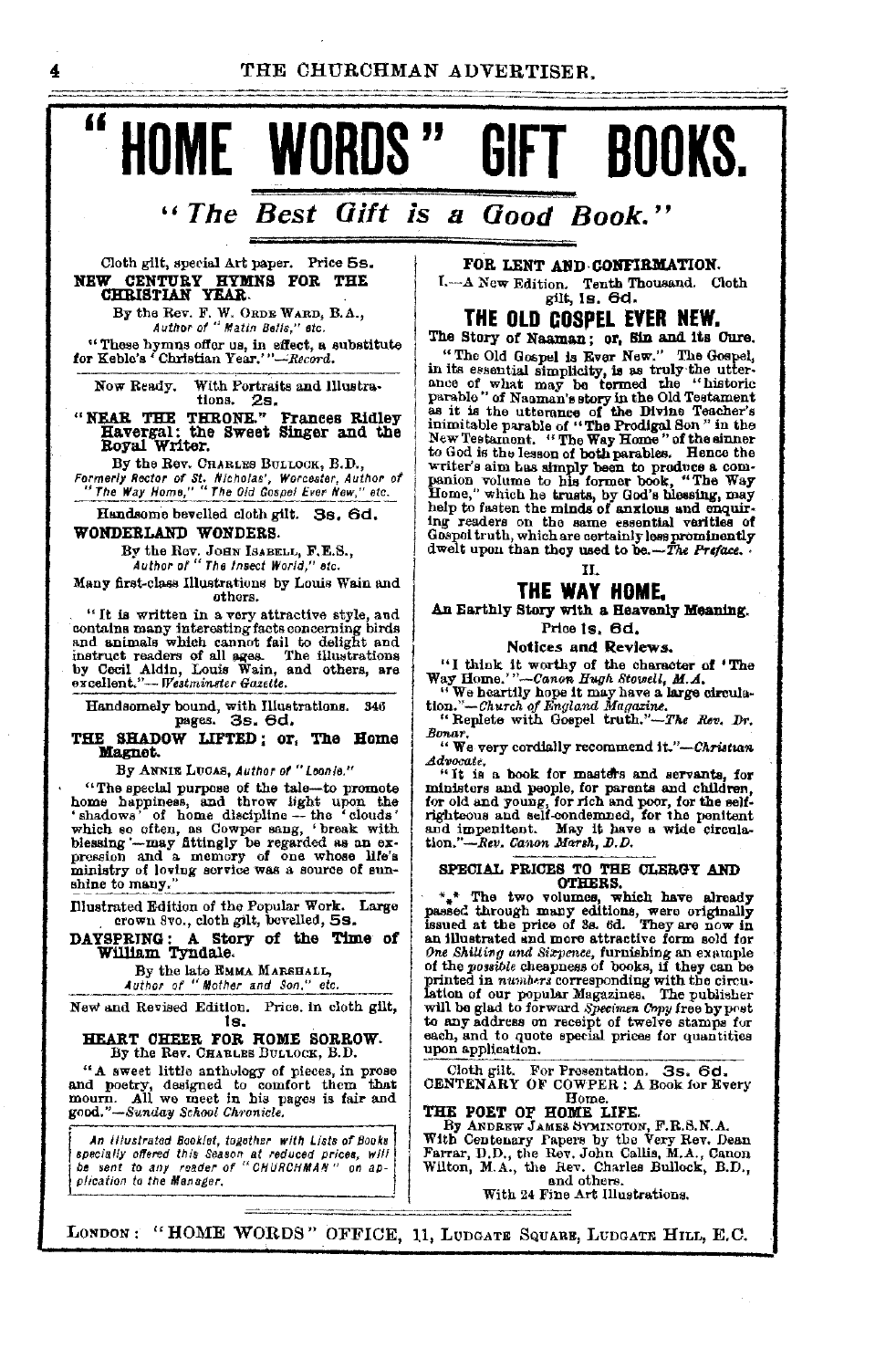### The Church's Outlook for the Twentieth Century. Now READY. In crown 8vo., bound in cloth, price 2s. 6d. net.

### Theology, Old and ew.

Bv REV. W. F. COBB, D.D., Rector of St. Ethelburga, Bishopsgate.

This work is the First Volume of a New Series of Handbooks on Current Ecclesiastical Problems, entitled. THE CHURCH'S OUTLOOK FOR THE TWENTIETH CENTURY.

and will be followed at short intervals by others.

"Dr. Cobb approaches his subject in a liberal spirit. His grasp of many fundamentals is strong, and his

tone reversal."....Churchman.<br>"The work altogether is a most suggestive and capable contribution to that great work of theological<br>reconstruction which religious thinkers of every Church and party realize as the immediate them."-Christian World.

### A NEW ILLUSTRATED LIFE OF CHRIST.

In large crown 8vo., tastefully printed and illustrated, bound in cloth, gilt lettered. price 5s. net.

#### The Son of Man: A Plain History of the Life of Our Lord Jesus Christ.

### By ALEY FOX.

With a Preface by PREBENDARY E. C. SUMNER GIBSON, D.D.

"The writer treats her great subject with becoming reverence and thoroughness."- Dundee Advertiser.

"The book will really be found a safe and valuable aid to devotional study."-Rock.

A simply-written life of our Lord; likely to be especially useful for young people and readers who need<br>a plain and straightforward narrative."-- Yorkshire Post

In crown 8vo., cloth, gilt lettered, price 3s. 6d.

#### hnrch Two Treatises hρ

The First by THOMAS JACKSON, D.D. ("one of the best and greatest minds our Church has nurtured").

The Second by ROBERT SANDERSON, D.D., formerly Lord Bishop of Lincoln.

TO WHICH IS ADDED.

### A LETTER OF BISHOP COSIN.

On "The Validity of the Orders of the Foreign Reformed Churches," printed previously in 1843 and now reprinted verbatim

"At the present time the work has a peculiar interest, and the new edition should be widely welcomed." Rock

"Both treatises are thoughtful and scholarly compositions,"-Family Churchman.

かに

In crown 8vo., cloth, gilt lettered, price 6s.

# **Redemption According** to the Eternal Purpose.

By the Rev. W. SHIRLEY.

ELLIOT STOCK, 62,-PATERNOSTER ROW, LONDON, E.C.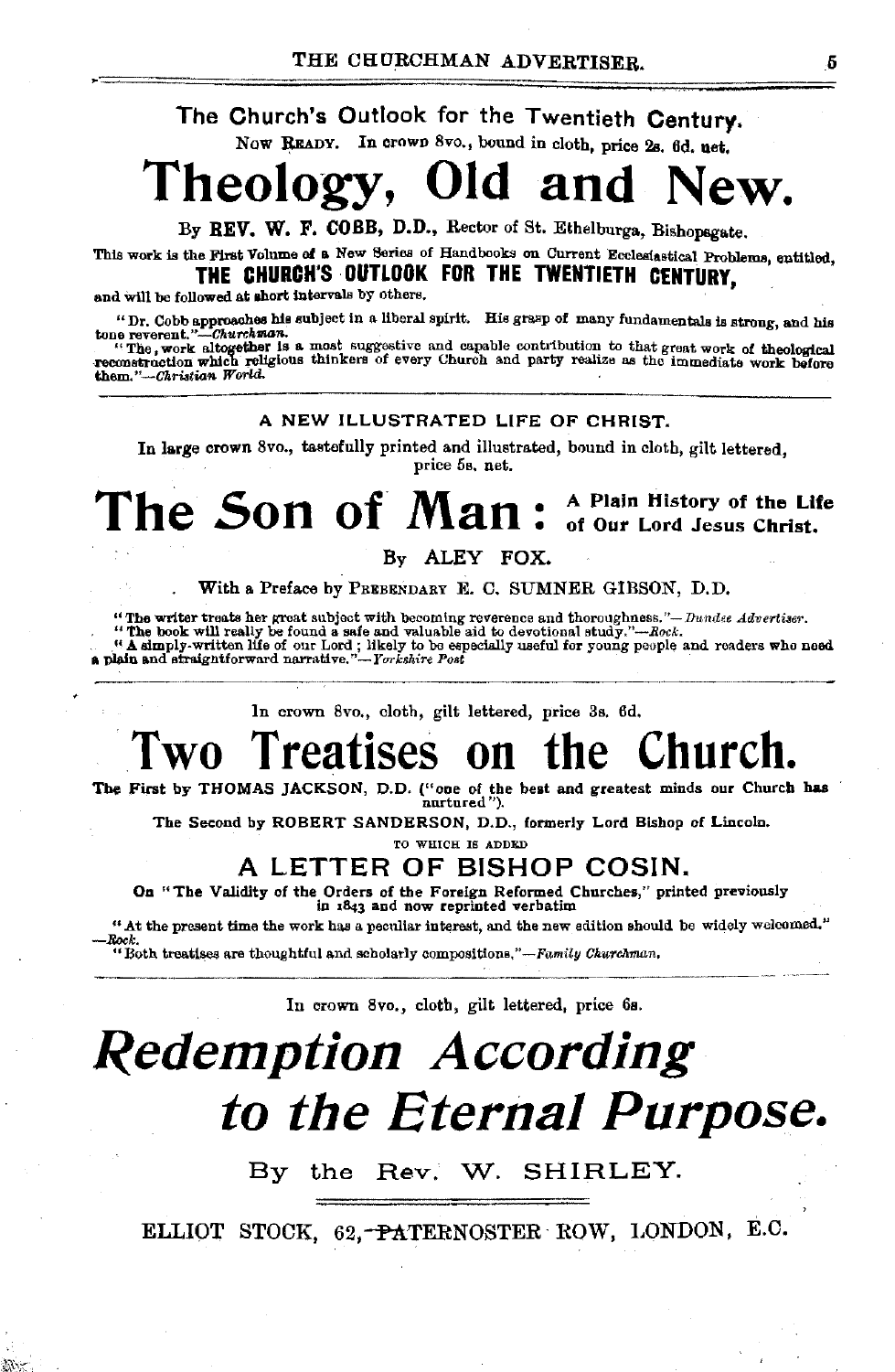# **BOOKS FOR LENT.**

, BY THE LATE LORD BISHOP OF LONDON.

## In foolscap Svo., tastefully printed and bound, price 5s. COUNSELS FOR CHURCHPEOPLE.

THE RIGHT HON. AND RIGHT REV. MANDELL CREIGHTON, D.D., *The late Lord Bishop oj London.* 

SELECTED AND ARRANGED BY J. H. BURN, B.D.

"It would be difficult to overestimate the value of a book like ' Counsels for Church people.' Bishop Creighton is invariably clear, sensible, and suggestive, and his manner of treatment is admirably united to the time."-Literature.

### UNIFORM WITH THE ABOVE.

Tastefully printed and bound. Price 5s., post free.

# **THE LIFE OF CHRISTIAN SERVICE** :

### (J @ooft of <Ji>e"otion~f t'6ou156ta.

From the Writings of F. W. FARRAR, D.D., F.R.S., Dean of Canterbury. Selected and arranged by J. H. BuRN, B.D.

" An exceedingly valuable work, full of the choicest gems, brilliant and penetrating Many a dull hour<br>can be made bright and cheerful by studying the thoughts of the venerable Dean, as depicted in the pages of<br>The Life of

"Devotional readers will find very little to dissent from in these pages. They will certainly find much from which to profit, and, it is needless to say, many brilliant passages of great eloquence and power.''--News.

Tastefully printed and bound, gilt top, 5s.

# **HELPS TO FAITH AMD PRACTICE:**

### (3) (Book of Devotional (Readings.

From the Writings of HENRY SCOTT HOLLAND, M.A., Canon and Precentor of St. Paul's Cathedral. Selected and arranged by J. H. BURN, B.D. Selected and arranged by J. H. BuRN, B.D.

"It will greatly please the admirers of the orator and proacher, and gratify his friends as a remembrance of his deeds of kindness."-Churchwoman.<br>"There is not a page which does not contain a helpful thought or an inspiri

*Gazttte.* "We can recommend the book to those who have but little time for devotional *reading."·-Church Review.* "The book will prove very useful for short Lenten rea<iings."-Pilot.

**SECOND EDITION.** In foolscap 8vo., tastefully printed and handsomely bound, price 5s.

# **HELPS TO GODLY LIVING** :

### (A Gook of Devotional Choughts.

From the Writings of the Right Honourable and Most Reverend FREDERICK TEMPLE, D.D., LOBD ARCHBISHOP OF CANTERBURY. Selected and arranged, with His Grace's permission, by J. H. Buan, B.D.

by J. H. BuRN, B.D.<br>• We shall be surprised if this quiet little book does not do a solid amount of good on these lines. Church men will receive it with a cordial welcome." --Guardian.

men will receive it with a cordial welcome."-Guardian.<br>"He book is a distinct aid to devotional literature, the presence of an index contributing also to its value."<br>"-Family Churchman.

" A good and suitable aid to meditation."—Church Family Newspaper.<br>"The work is ilkely to prove a helpful addition to devotional literature."—Aberdeen Journal.<br>"It is a beautiful book." The best possible souvenir of Archbi

ELLIOT STOCK, 62, PATERNOSTER ROW, LONDON, E.C.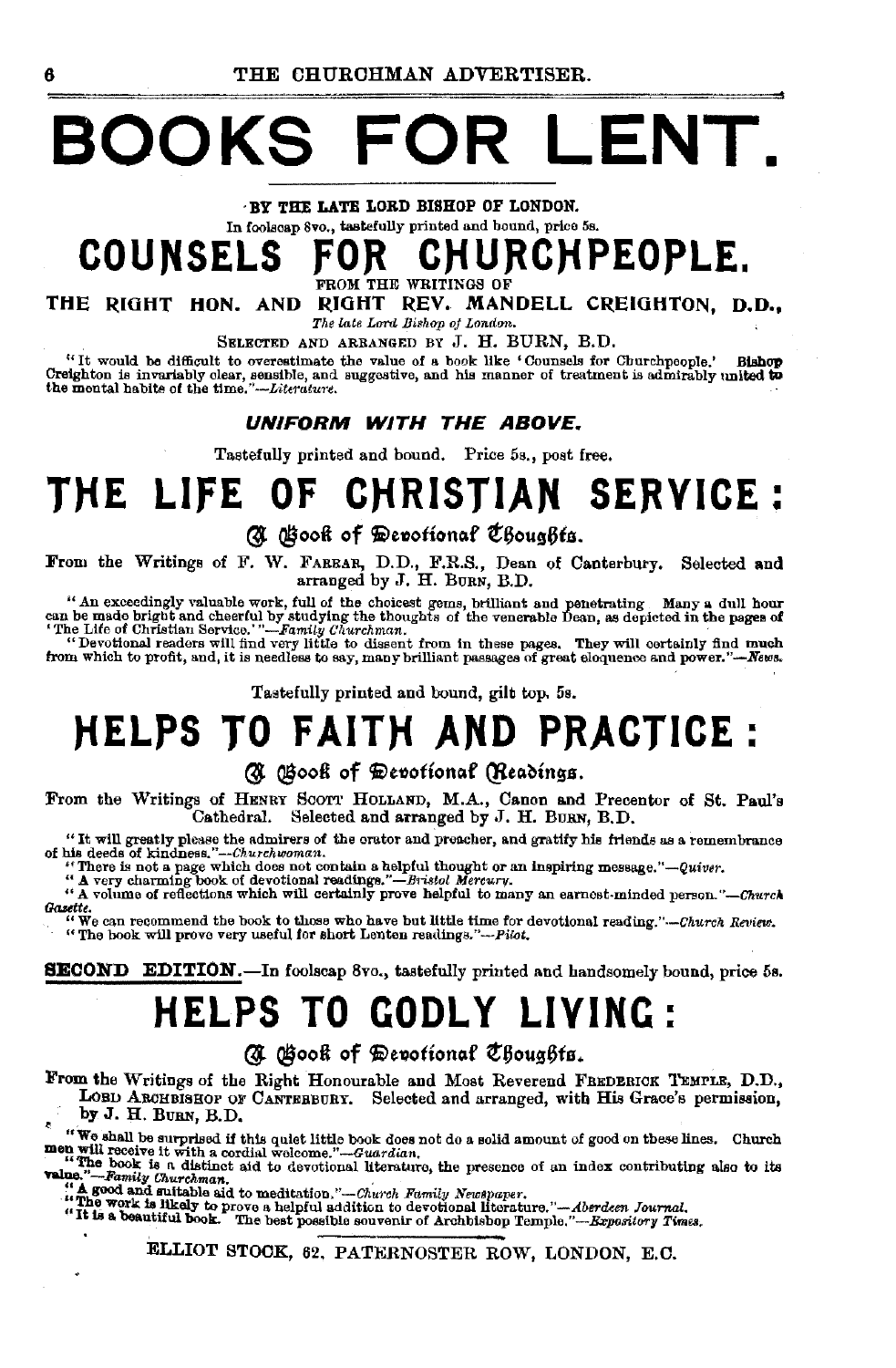## NEW VOLUME OF "THE CHURCH'S OUTLOOK FOR THE TWENTIETH CENTURY" SERIES.

In crown 8vo., cloth, gilt lettered, price 2s. 6d. net.

# **OUR ATTITUDE TOWARDS ENGLISH ROMAN CATHOLICS**  AND THE PAPAL COURT.

### By ARTHUR GALTON, B.A.,

*Sometime Priest in the Roman Catholic Church.* 

THE Author has endeavoured in this work to explain the constitutional attitude of Englishmen towards English Roman Catholics, by examining the history of the Papacy, and its various relations towards England in the past. The growth of the Papacy is examined and explained. The state of the Church in Engl Court which has now come to rule them as a centralised and autocratic organisation, claiming to be infallible.

The whole subject is treated historically, without any political or sectarian bias. A high tribute is paid to the English Roman Catholic body, as distinguished from the Papal Curia ; and the incompatibility of the English and Roman spirits, in method, in government, and in principles, is illustrated by history.

The following list of the subjects treated of in the work will show its character and scope:-

| Introductory.                                 |
|-----------------------------------------------|
| The Patriarchates.                            |
| The Roman Patriarch.                          |
| British and English Christianity.             |
| The Foundations of the Papal Legend.          |
| The Norman and Papal Conquest of England.     |
| The New Learning and the English Reformation. |
| The Disendowment of the Religious Orders.     |
| The Reformation of the Church.                |
| Henry VIII.                                   |
| The Council of Trent and the New Romanism.    |

- Elizabeth's Battle against the Papacy. The Stuarts and the Revolution. The Society of Friends and Suppression of the Jesuits.
- 
- Jesuits.<br>The Revival of the Papacy and the InfallibUity<br>of the Pope.<br>The Principles of the Modern Papacy Un-<br>changed.
- 
- The Effects and Future of Papacy.<br>The Present Position of Roman Catholics in England.

The following volumes of the CHURCH's OUTLOOK SERIES will be issued at short intervals :

- THE PLACE OF THE LAITY IN THE CHURCH. By Right Rev. ALFRED BARRY, D.D., D.C.L., sometime Bishop of Sydney.
- PERSONAL RELIGION. By Rev. G. H. S. WALPOLE, D.D., Principal of Bede College, Durham.
- HOME MISSION WORLD. By Rev. R. W. HARRIS, M.A., sometime Secretary East London Church Fund.
- THE ENRICHMENT OF THE PRAYER BOOK. By Rev. F. E. BRIGHTMAN, M.A., Librarian, Pusey House, Oxford.

The first Volume of the Series, entitled " Cheology. Of and Clem." can be had of any Bookseller, or of the Publisher,

ELLIOT STOCK, 62, PATERNOSTER ROW, LONDON, E.C.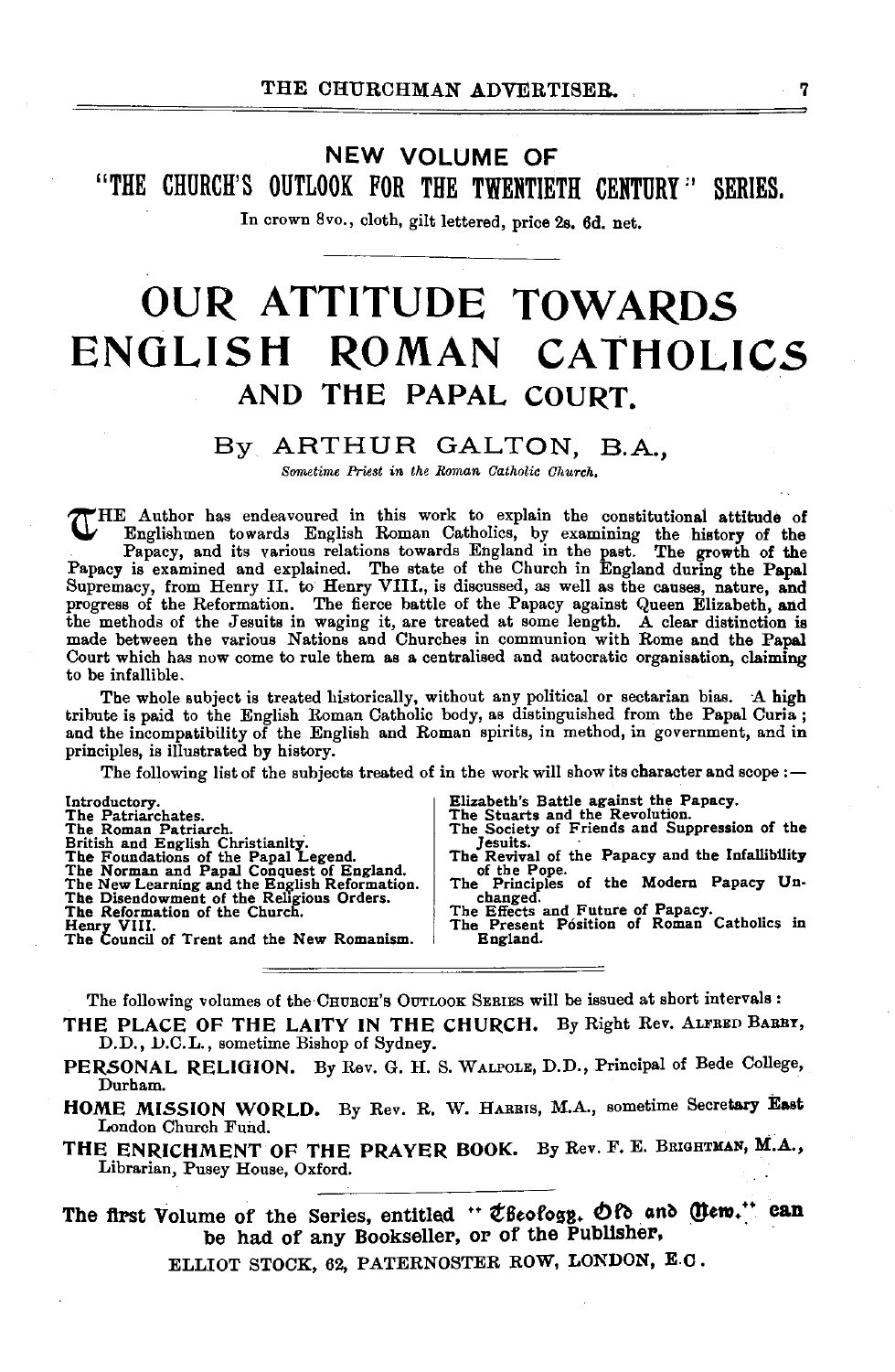### SECOND EDITION NOW READY.

In square crown 8vo., handsomely bound in cloth, and fully illustrated. Price 6s. net.

# **IN A MINSTER GARDEN.**  *A CAUSERIE OF THE OLD TIME AND THE NEW.*

### By the **DEAN OF ELY.**

3. Charming Succession of Gossiping Chapters. **Mith manp quaint and picturesque Hllustrations of the Rocks and Corners of Cly** Cathedral and its Surroundings.

" A delightful book ; contains numerous pleasing illustrations of Ely Minster and garden, and the cover is tastefully designed."-Church Bells.

"It is a book to possess and dip into very often, betraying the personality of the writer, and teaching much that is well worth learning of the past, especially that past connected with the old minster."-Bookman.

"In this volume Dean Stubbs reveals himself as a verse writer of no mean ability." $-dlobe.$ 

"Succeeds in bringing before us the wealth of historical, legendary, literary, and scenic material connected with Ely." - Daily Graphic.

" A book which has infused into it the charm and the calm restfulness of the cathedral close. The Dean gives us an *olla podrida* of history, poetry, anecdote and dialogue. There is close. The Dean gives us an *olla podrida* of history, poetry, anecdote and dialogue. There is<br>a mingled flavour of scholarship, music, antiquarianism, and love of nature. Charmingly<br>illustrated with features of beauty-spo

LONDON: ELLIOT STOCK, 62, PATERNOSTER ROW, E.C.

*In Medium 8vo., printed on Art Paper and tastefully bound and fully illustrated, price 8s. 6d. net.* 

# **SCOTTISH CATHEDRALS AND ABBEYS:**

### THEIR HISTORY AND ASSOCIATIONS

### BY M. E. LEICESTER ADDIS.

"The volume has a good equipment of photographic illustrations, and should prove both readable and instructive." -Scotsman.

"Mr. Addis's book can be confidently commended to the increasing class who take a genuine interest in the ecclesiastical landmarks of the past."-Glasgow Herald.

"The book is written with considerable literary ability, and its charm is enhanced by many admirable illustrations." *-Standard.* 

"We congratulate the author on his handsome volume."-Pall Mall Gazette.

"The book is well illustrated by photography, and is a thoroughly interesting survey of its  $Fubject." - \textit{Academy}.$ 

LONDON: ELLIOT STOCK, 62, PATERNOSTER ROW, E.C.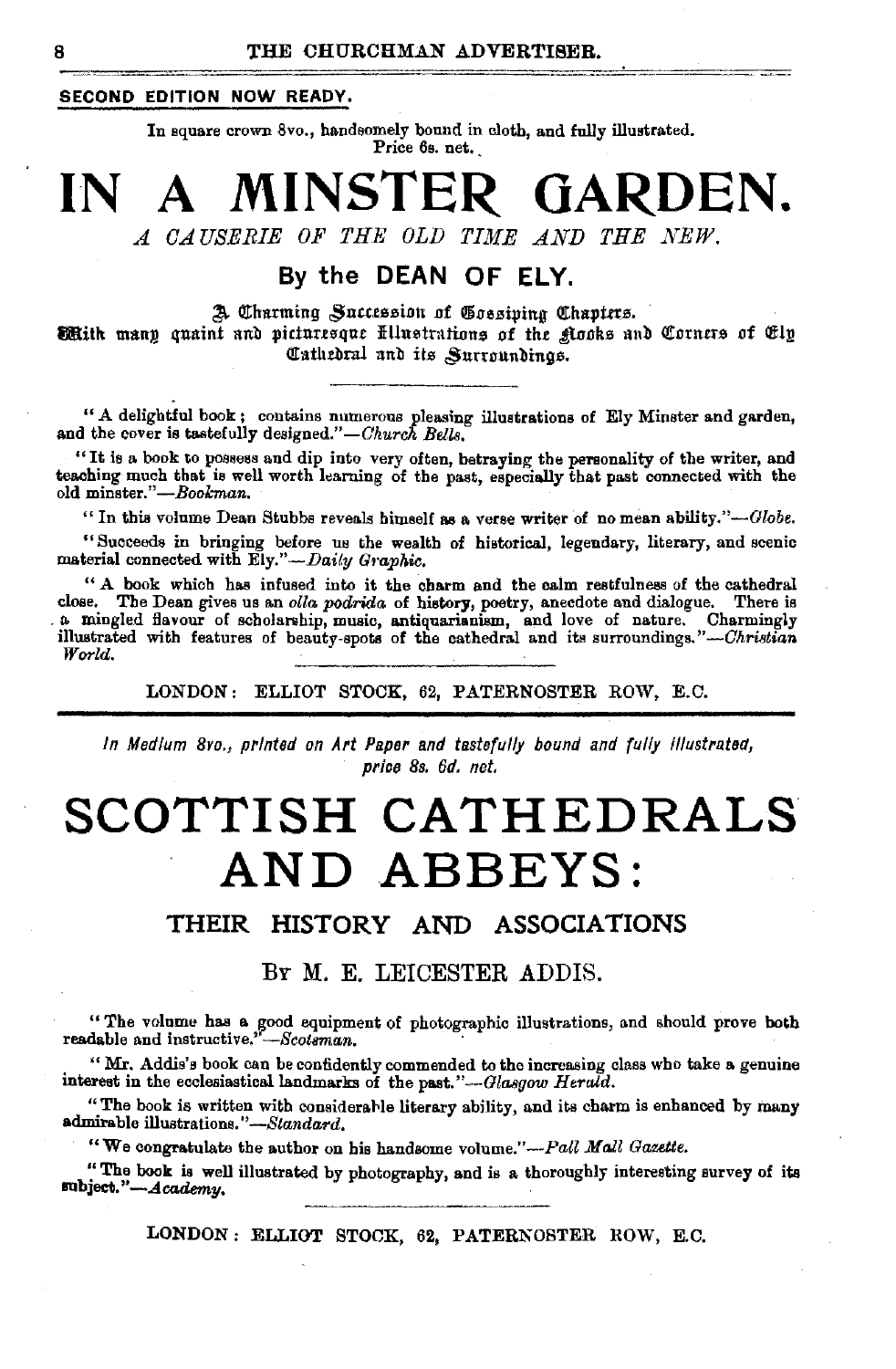### EDUCATIONAL.

### DOVER COLLEGE. focaomaster: REV. W. C. COMPTON. M.A.

DXHIBITIONS (£20) for Sons of Clergy. Full Fees, £80. Recent Successes include El Six Scholarships (open) at Oxford and Cambridge. Nineteen out of twenty-one passed direct, first try, into Woolwich and Sandhurst.

Every Boy has a separate Bedroom. SEPARATE JUNIOR SCHOOL FOR BOYS UNDER THIRTEEN.

#### **WORCESTER** CATHEDRAL KING'S **SCHOOL.**

Head Master: Rev. W. H. CHAPPEL, M.A.,

Formerly Scholar of Worcester College, Oxford, and lately Assistant and House Master at Martborough College.

First-Grade Endowed School. Public School Education at moderate cost. Twenty King's Scholars receive Tuition Free. Election annually in November. Valuable Exhibitions at the Universities. Specious modern Boarding House. He

For Prospectus and Honour List apply, THE HEAD MASTER, SCHOOL HOUSE, WORCESTER.

#### DAVENTRY GRAMMAR *SCHOOL.*

Founded A.D. 1600.

PUBLIC SCHOOL EDUCATION at moderate cost. Resident staff of University Graduates in Honours.<br>Entrance scholarships. Special terms for sons of clergy and medical men. Sound Church teaching.<br>Healthy situation, 800 feet above Fives' Court. Experienced Matron.

Entrance Scholarship for Sons of Clergy naturally reducing Fees.

For Prospectus apply: REV, H. JOHNSON, Head Master.

#### WARWICK **SCHOOL.**

HEAD MASTER: ROV. R. PERCIVAL BROWN, M.A., LATE SCHOLAR OF TRINITY COLLEGE, CAMBRIDGE,

#### £60. Fees,

THE School was chartered by Edward the Confessor. Buildings entirely modern on beautiful and healthy country site. Chapel, Gymnasium, Sanatorium, Workshop, Fives' Court, Bicycle House, etc. Excellent boarding-houses for ov and Navy classes. Leading Exhibitions of £50. Boys may enter the Junior House from the age of eight.

# THE FERNS, 133, GREEN LANES, N.<br>(Near Highbury New Park, London.)

MRS. WATKIN (successor to the Missus Buccause) receives a limited number of RESIDENT PUPILS. M. Large Staff of highly-qualified Teachers. Home comforts and loting care, combined with a high-class<br>education, based upon Evangelical Christian principles. Eminent Professors attend for Languages, Elecution,<br>education, to Clergymen, Parents, etc.

SPECIAL ARRANGEMENT FOR ENTIRE CHARGE OF PUPILS FROM ABROAD.

#### **NOW READY.** CHEAP AND EIGHTH EDITION.

In demy 12mo., tastefully printed and bound, 1s. 6d. post free.

#### **BOYS** (and their Fathers) on NOTES **NO** FOR . Morals, Mind, and Manuers. By "AN OLD BOY."

"The advice is simply excellent. It is practical, minute, and although high-tened, not too stringent." -Literary World.

"The teaching is high-principled, liberal-minded, and drawn from practical experience."-Christian World. "An admirable little volume, full of sound sense and wise suggestions, plenty of sympathy with wholesome liberty."-Daity News.

ELLIOT STOCK, 62, PATERNOSTER ROW, LONDON, E.C.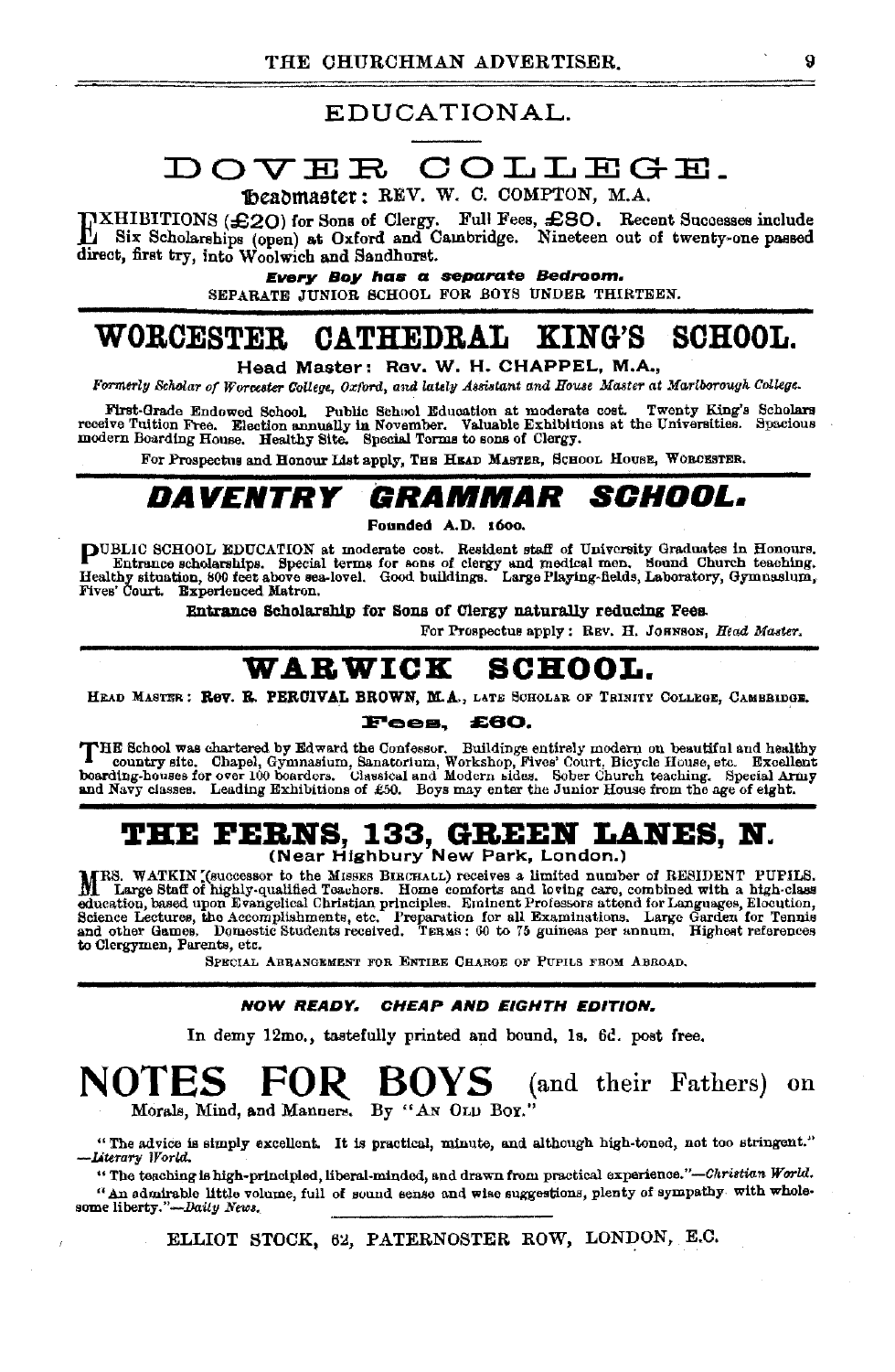# ECCLESIASTICAL INSURANCE OFFICE, LIM.<br>FIRE INSURANCE. BURGLARY INSURANCE. GLASS INSURANCE.

FIRE INSURANCE. BURGLARY INSURANCE. GLASS INSURANCE.<br>The Surplus Frofits are devoted to Institutions, etc., for the benefit of the Glergy and of Church objects.<br>Already a sum of £33,000 has been so distributed, including £

"This is a serious attempt made in good faith to help the Clergy to help themselves, and to husband the existing resources of the Church."-Guardian.

### CLERGY PENSIONS INSTITUTION.<br>FOUNDED 1886. INCORPORATED 1892. INCORPORATED 1892.

The distinguishing characteristic of the scheme of the Institution may be concisely stated in the three words, "Self-help aided." Clergymen who wish to secure the benefits of the Institution for themselves or their

words, "Self-help aided." Clergymen who wish to secure the benefits of the Institution for themselves or their<br>families, exercise self-help by making payments in purchase of Benefits; while Honorary Contributions are<br>appli

## METROPOLITAN DRINKING FOUNTAIN & CATTLE TROUGH ASSOCIATION.

PATRONESs-HER MAJESTY QUEEN ALEXANDRA.

FUNDS URGENTLY NEEDED. SUPPORTED ENTIRELY BY VOLUNTARY CONTRIBUTIONS.

#### Offices: 70, VICTORIA STREET, WESTMINSTER, S.W.

 $P$ ricsident~!!!!!!!!! VIACLE THE DUAR OF FORILLAND, A.U., etc., etc., etc., etc., etc., etc., etc., etc., etc., Treasurer-HENRY GURNEY, Esq. Secretary-CAPTAIN W. HOLMES. Committee-VENERABLE ARCHDEACON SINCLAIR.

This is the only Sockety providing FREE SUPPLIES OF WATER FOR MAN AND BEAST IN THE STREETS OF LONDON. The Association being entirely dependent upon voluntary contributions of the CHENETS OF A beneforth of ability to sustai suffering. . Annual Subacripticns and Donations will be thankfully received by the Bankers, Messrs •. Barclay and Co.,

1, Pall Mall, East, S. W., and 54, Lombard Street, E. C., or by the Secretary.

Mrs. Harcourt Mitchell writes : "Churchwomen should support an organ of their own."

"The Churchwoman" is published specially for Churchwomen, therefore Churchwomen should support

# $\mathbb C$ hurch $\mathfrak w$ oman. AN ILLUSTRATED DEVOTIONAL AND PRACTICAL REVIEW.

EDITED BY

G. M. IRELAND BLACKBURNE and H. P. K. SKIPTON.

Published every Friday, Price  $\mathbf{1d.}$  Annual Subscription, 6s. 6d., post free.

THE CONTENTS DURING THE PAST YEAR HAVE INCLUDED:

" **Reasons Why."** By the late MISS CHARLOTTE M. TONGE.  $\frac{By \text{ the } V}{By \text{ the } V}$ 

By the late Mrss CHARLOTTE M. YONGE. By the VERY REV. PROVOST BALL, MRS. BEN-<br>SON, MRS. JEROME MERCIER, and other " SON, MRS. JEROME MERCIER, and other "<br>writers of note, while the general contents in-By MISS CHRISTABEL COLERIDGE.<br>
"Sunday by Sunday." Leaders and well-informed Notes on Current<br>
By the Rav. MELVILLE SCOTT.<br>
By the Rav. MELVILLE SCOTT.<br>
By the Rav. MELVILLE SCOTT.<br>
By ARTHUR HENRY BROWN.<br>
Needlework and W

Specimen Copies sent post free upon application.

PUBLISHING OFFICES: 2, EXETER STREET, STRAND, LONDON, W.C.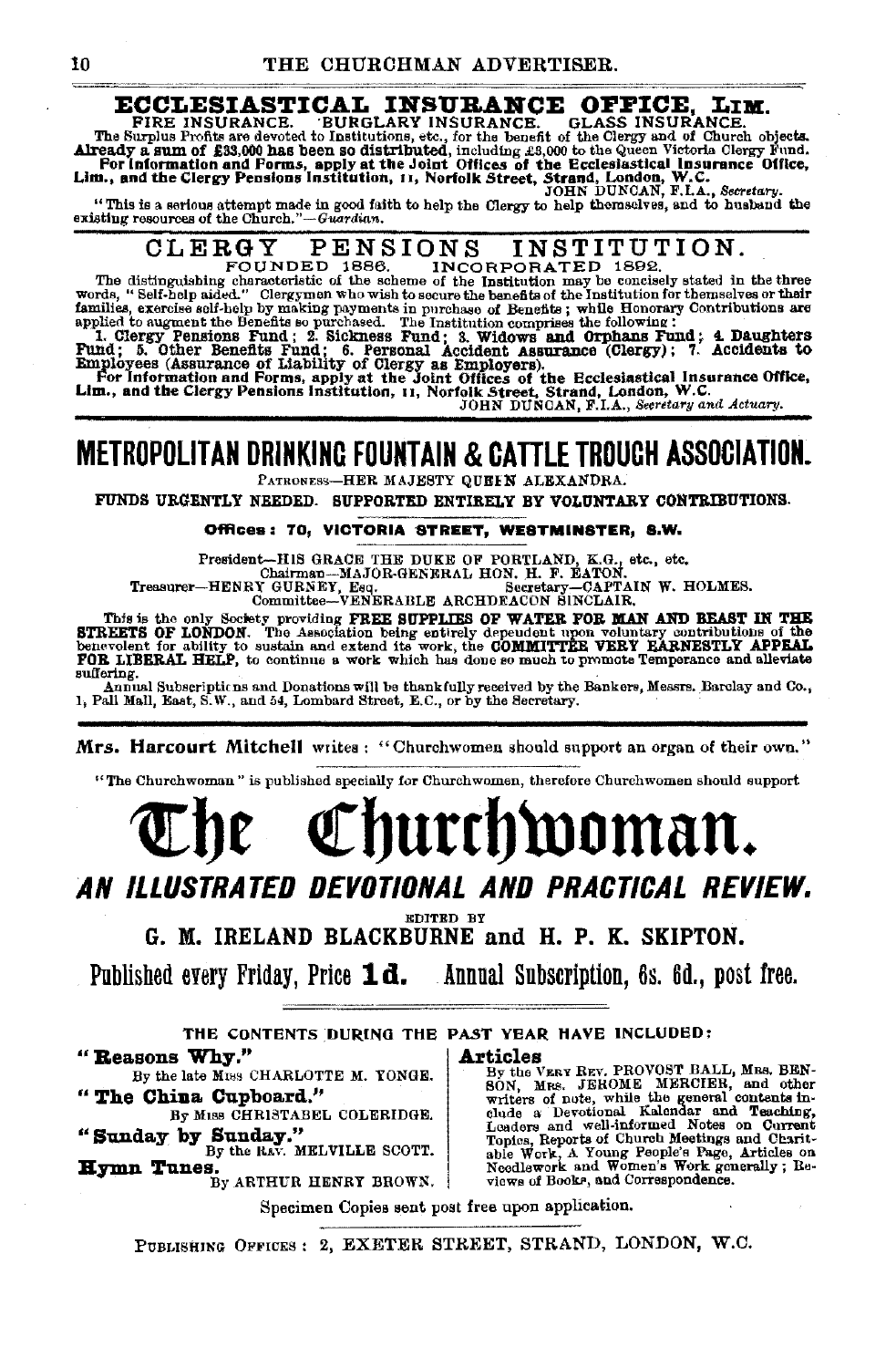### **MORAVIAN MISSIONS.**  (ESTABLISHED 1732.}

OLDEST TO HEATHEN-FIRST TO LEPERS.

Present Position and Pressing Needs.

FOR GENERAL FUND-largely increased annual help (at least £4,000) if existing Missions are to be maintained and Deficiency averted.

FOR THE LEPER HOME, Jerusalem, £250 of the £500 is still wanted to complete the provision of a new and larger Water Reservoir, which has become indispensable.<br>The Inmates have doubled in number !

FOR LABRADOR, hitherto self-supporting, but suddenly crippled in its resources, £2.000 annually IS urgently required for a few years, until the Mission can be re-established. For this need, and to avert loss to the General Fund, an ADDITIONAL Fund is being raised.

Will God's people make these needs a subject of EARNEST PRAYER?

### CONTRIBUTIONS WILL BE THANKFULLY RECEIVED

and information given by the REV. W. WETTON COX, at the Offices of the LONDON ASSOCIATION, 7, New Court, Lincoln's Inn, LONDON, W.C., who will also gladly arrange for Meetings, sermons, Lectures, etc.

N.B.—About one in sixty members of this devoted little Church is a Missionary, and so richly is their work blessed that those gathered out of Heathenism number near 100,000, or some three times as many as the Parent Church annual expenditure has averaged under  $£80,000$ , of which nearly two-thirds has been raised from various sources in the foreign fields.

# **THE ORPHAN WORKING SCHOOL SCHOOLS SCHOOLS AND THE ORPHANISH**



Founded 1788. PATRONS {HIS MAJESTY THE KING.<br>HER MAJESTY QUEEN ALEXANDRA.

TREASURER: HORACE B. MARSHALL, Esq., J.P., D.L., Sheriff of London.

M AINTAINS and Educates Five Hundred Fatherless Children, varying in age from Infancy to Fourteen Years. An Undenominational Institution supported by Voluntary Contributions.<br>Belp for the "Fatherless and the Widow in their

Contributious will be thankfully received and all information given by ALEXANDER GRANT, Secretary.

OFFICE: 73, CHEAPSIDE, LONDON, E.C.

 $\epsilon$  .

# **Spantsb** ~ Portugu~s~ **Cburcb Jid Society.**<br>President: RIGHT REV. BISHOP INGHAM, D.D.

**HELP URGENTLY NEEDED.** 

The **Bishop of Durham** writes, Oct. 30, 1901: "The Society's work has a VEBY WARM PLACE IN MY HEART."

Contributions will be gratefully received by the Rev. H. E. NoyES D.D., or by the Rev. Thos. J. PULVERTAFT, M.A., Secretary, Church House, Westminster, S. W.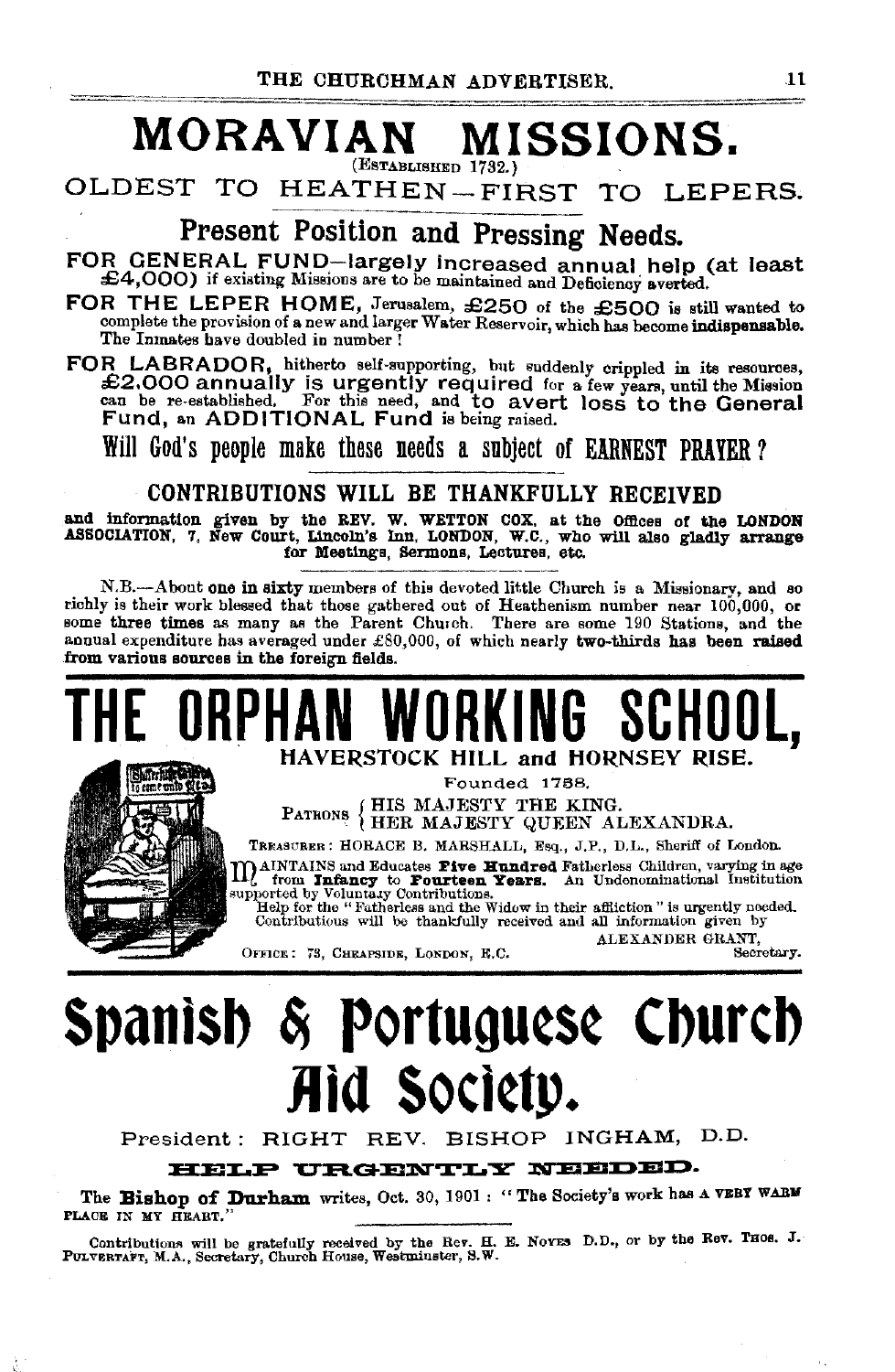# The *Mational* Protestant Church Union.

To Promote the Principles of the Reformation as set forth in the Praver Book and Articles of the Church of England.

President-W. D. CRUDDAS, Esq. Chairman-The Rev. Prebendary H. W. WEBB-PEPLOE. M.A. Treasurer-T. VICTOR BUXTON, Esq., J.P. General Secretary-Sir C. ROBERT LIGHTON.

The Committee EARNESTLY APPEAL for the INCREASED SUPPORT of 1,000 NEW MEMBERS to enable them to extend the publication and lecture work of the Society. Full particulars of the Society's objects and operations and terms of membership can be obtained on application to the Secretary,

### OFFICES OF THE UNION. 324, REGENT STREET, LONDON, W.



### EVANGELICAL ALLIANCE. THE

The Council of the Evangelical Alliance specially ask for continued financial help and for The need is urgent. Moneys are required for work on the Continent and in fur-off lands, as<br>also in Great Britain, The Council desire to give hearty thanks for the help aircoff lands, as<br>also in Great Britain, The Council d

The approaching great International Conference in Hamburg in August 27th-31st, 1902, will entail a very large expenditure of money, and the Council look for support in this effort, so helpful to the Gospel on the Continent.

Contributions and names of New Members may be sent to the Secretary, 7, Adam Street, Strand, W.C.

> ANNUAL CONFERENCE AT BOURNEMOUTH, November 26th, 27th, 28th.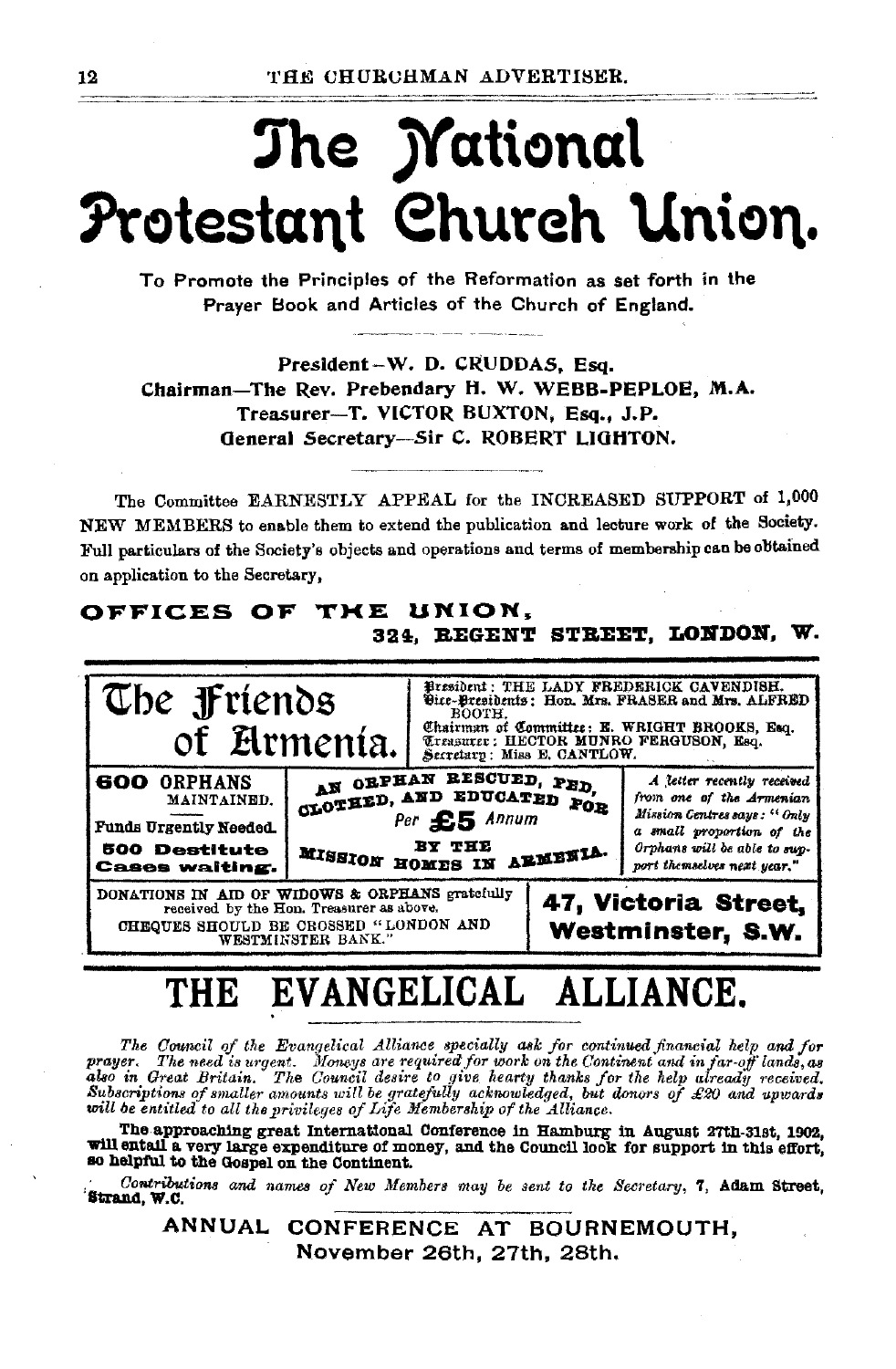#### HELP FOR THE **OUTCAST.**

102 LABOUR HOMES and Agencies in all parts of London and the Provinces, from Edinburgh to Plymouth, and Cambridge to Dublin, for Men, Women, Girls and Boys, Inebriates, First Offenders, Discharged Prisoners, Ex-convicts, Tramps, Hooligans, Destitute. Starving, and all who have "gone under" in the sea of life. Every case dealt with wholly irrespective of creed, and no helpable person ever refused instant practical help; SO,OOO cases dealt with yearly; 56 per cent of those received started afresh in life. Headquarters staff almost wholly honorary. Donations, and cast-off clothing of all sorts urgently needed. Bankers, Barclays. Rev. W. CARLILE, Hon. Chief Sec.

Church Army Hdqrs., 130, Edgeware Rd., London, W.

### INPANT ORPHAN ASYLUM, WANSTEAD.

Patron-HIS MAJESTY THE KING.

This Institution entirely maintains and educates in accordance with the principles of the Church of England the orphans of those once occupying a fair position in life. Since the foundation of the Asylum, 4,460 Children ha

A, so continuous and contributions for five-sixths of its income, and the Managers urgently ask for NEW ANNUAL SUBSCRIPTIONS to meet the heavy deficiency which deaths, removals and other causes have produced. The expenditu

ANNUAL SUBSCRIPTION-One Vote, ros. 6d.; Two Votes,  $\pounds$ t 15.; LIFE SUBSCRIPTION-<br>One Vote,  $\pounds$ 5 5s.; Two Votes,  $\pounds$ io 10s.

OFFICES-63, LUDGATE HILL, E.C. BANKERS-MESSRS. WILLIAMS DEACON'S BANK.

A. HARDING GREEN, Secretary.

### PROTESTANT REFORMATION SOCIETY.

The OLDEST Church Society for the Maintenance of the Religious Principles of the Reformation. The ONLY Mission to Roman Catholics in England.

(Established 1827.)

**MISSIONARY. EDUCATIONAL, EVANGELISTIC,** 

Resident Missionaries to Roman and Ritualistic Centres.

Sermons and Lectures by the Rev. C. H. H. WRIGHT, D.D., M.A., Ph.D., Clerical and General Superintendent.<br>Bducational Lantern Lectures on Church History by the Secretary.

Cheap effective literature dealing with subjects of present importance.

Donations, Subscriptions, or requests for Lectures or Sermons should be addressed to the Secretary.

WALTER A. LIMBRICK, Secretary, 62, Berners Street, London, W.

### **THE PROTESTANT ALLIANCE**

**18** 

**OLDEST Society** The Which has for its object the UNION OF ALL PROTESTANTS in maintaining the Scriptural Principles of the Reformation against Ritualism and Romanism. It is

The **ONLY Society** 

Having an ILLUSTRATED Protestant Monthly Paper, post free to Members. A copy of the current issue will be sent GRATIS on application.

Contributions in support of the general work of the Protestant Alliance will be thankfully received by

S. W. BRETT, SECRETARY, 450, STRAND, LONDON, W.C.

### THE EAST END MISSION TO THE JEWS.

Funds urgently needed towards the MEDICAL MISSION, the GENERAL WORK. The CHARITY WORK, to alleviate the sufferings of the sick and distressed. 5,000 sick were treated at the Mission last year. Many confessed Christ.

> Secretary : D. OPPENHEIM, 119, LEMAN STREET, E. Bankers: LONDON & WESTMINSTER BANK.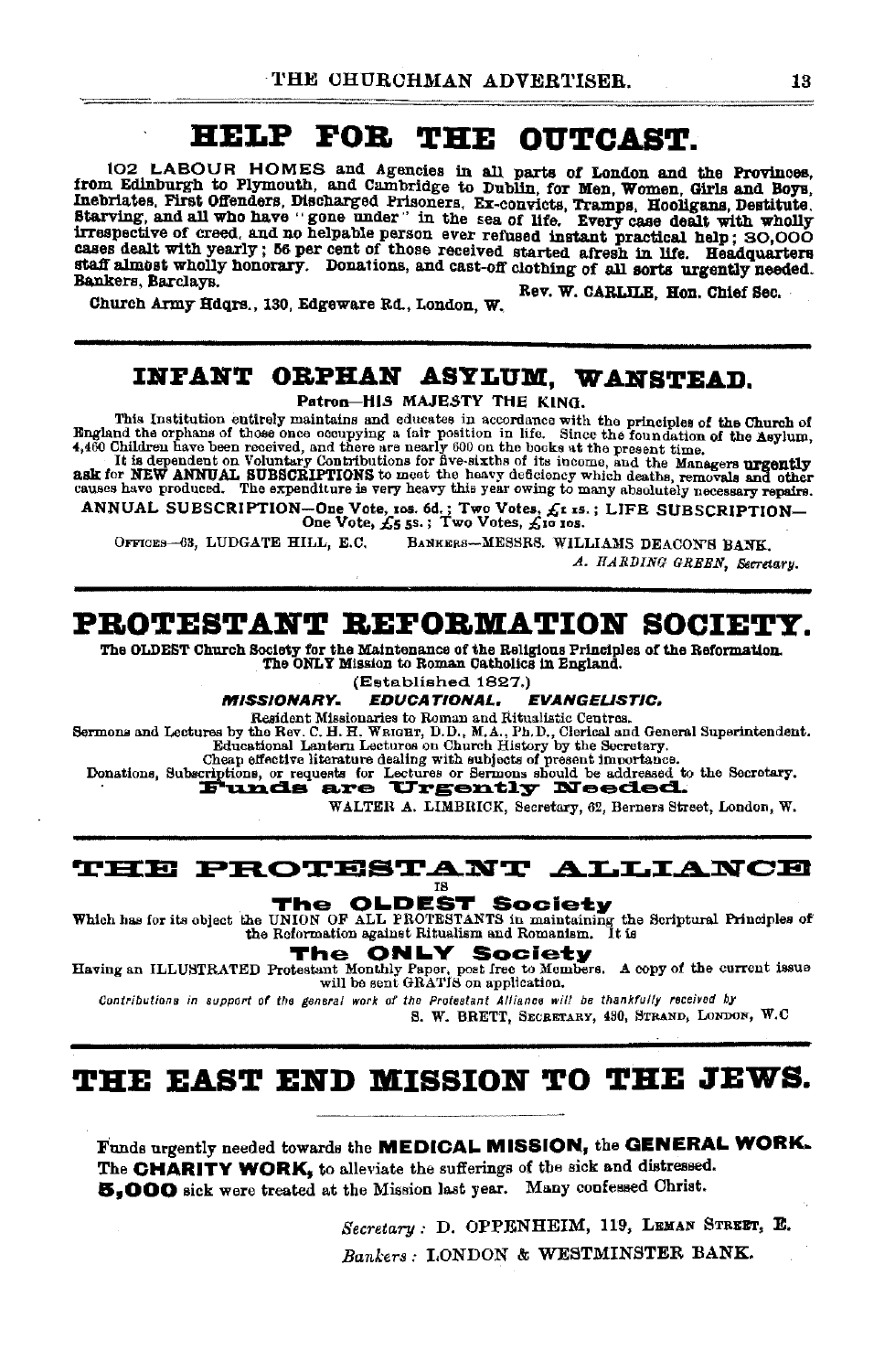### BIBLE LANDS MISSIONS' AID SOCIETY (Founded 1854). Office: 7, Adam St., Strand. Rev. W. A. ESSERY, Hon. Sec.

RY well-known national causes our Income was so reduced last year that many usual grants made by the Society were Shortened, and some entirely cut off. The Lord's impoverished workers in Bible Lands pathetically press us to send them our Aids this year; to do so we need a generous increase of £750. These Aids go to native churches and pastors, to schools and teachers, to hospitals and patients, and to children in Armenian orphanages. We aim to evangelize the Bible Lands. Will the readers of the "Churchman" kindly send us contributions in this present and instant need? KINNAIRD, Treasurer.

The Lord Bishop of Durham and the Rev. Preb. Webb-Peploe are members of our Hon. Council.

# SOCIETY FOR RELIEF OF PERSECUTED

Poor Jews in Jerusalem have suffered most severely this last year from disease and water famine. Relief given in the year to 8,834 souls. besides employing 70 men daily on Abraham's Vineyard. Many more ask for work.

**FUNDS URGENTLY NEEDED** for Food, Fuel, and Employment.

Hon. Treasurer: F. A. BEVAN, 54, LOMBARD STREET, E.C. E. A. FINN, 41, PARLIAMENT STREET, S.W. Secretary:

#### "LIBERATOR" **RELIEF** FUND.

£10,000 required to Relieve New and Urgent Cases.

HUNDREDS of aged and afflicted victims, so cruelly robbed of their life-savings by the great Liberator Fraud, just as they were hoping to enjoy the fruit of their Many of them are members of the industry and thrift. Church of England. Cheques and P.O.'s should be sent to the Secretary, Rev. J. STOCKWELL WATTS, 16, Farringdon Street, E.C.

THE MISSIONS TO SEAMEN. Patron: HIS MAJESTY THE KING. Vice Patrons:



are occupied.

H.R.H. THE DUKE OF CORNWALL AND YORK,

K.G. THE FOUR ARCHBISHOPS, THE BISHOPS, etc. Labours afloat and ashore, at home and<br>abroad, among seamen

of all classes and nations, fishermen, bargemen, and emigrants. Seventy-three barbours

Expenditure in 1900, £49,166.

Increased Contributions and Offertories, urgently needed, should be forwarded to the Secretary, Commander W. DAWSON, R.N., 11, Buckingham St., Strand, London, W.C.

CHRISTIAN **EVIDENCE** SOCIETY. 26, CHABING CROSS, S.W. President-THE ARCHBISHOP OF CANTERBURY.

Freshmund-The ARCHBISSIC OF CANDIBUSE THE RES.<br>
Chairman of Council-THE LORD CHANCELLOR,<br>
Treasurer--H. GOSCHEN, Esq.<br>
Secretary--HEV. C. LLOYD ENGSTROM.<br>
Bankers--MESSRS, BARCLAY & CO., Fall Mall

East, S.W.

Objects. - To declare and defend Christianity as a Divine Revelation, by Lectures, Sermons,<br>Classes for Study and Examination (with prizes, etc.), Publications (books and tracts), correspondence, and interviews. An Evidential Mission, in London and great provincial centres, of the highest order will (D.V.) commence January, 1902.

FUNDS MOST URGENTLY NEEDED.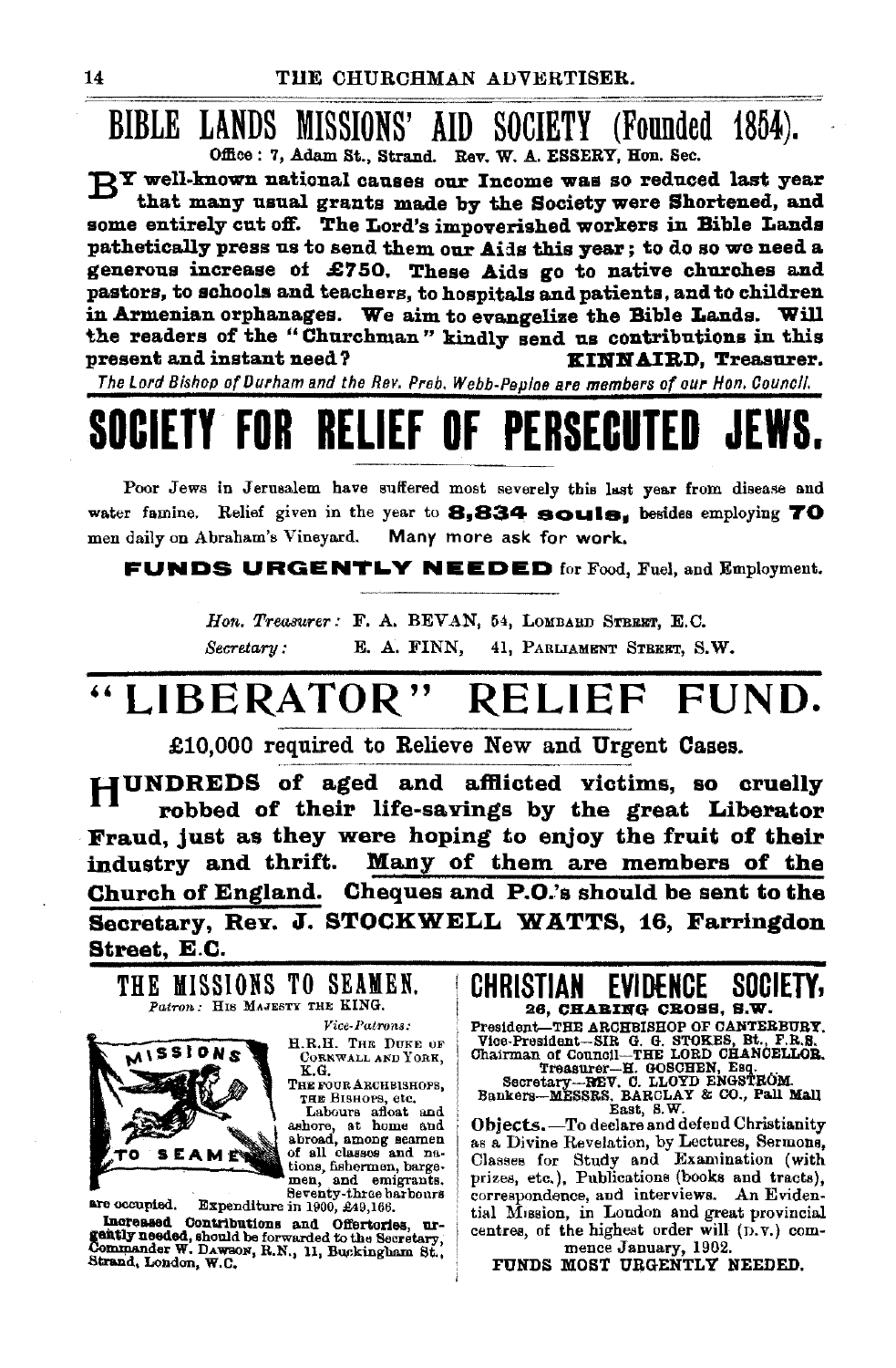#### COOK'S CONDUCTED TOURS.

HOLY WEEK AND EASTER IN ROME,<br>Including Paris, Marseilles, Cannes, Nice, Monte Carlo, Mentone, Genea, Pisa, Rome, Naples, Vesuvius, Capri,<br>Sorrento, Castellamare, Pompsii, Florence, Venice, Milan, and Lucerne, leaving Lond

SPECIAL SHORT TOUR TO ITALY, leaving March 22nd, occupying three weeks, visiting<br>Turin, Rome, Naples, Pompeii, Vesuvius, Florence, Venice, Milan, and Lucerne.<br>ROME AND BACK for Fourteen Guineas, leaving London March 26th.<br>

March 18th ALGERIA AND TUNIS, leaving March 19th and April 23rd.

EASTER AT JERUSALEM.<br>To JERUSALEM (for the Easter Coremonies of the Groek Church), Bethlohem, the Dead Sea, Jordan, Jericho, Alexandria, Cairo, Pyramida, etc., leaving London April 14th.

Illustrated Programmes Free.

THOS. COOK & SON, LUDGATE CIRCUS, LONDON, and BRANCH OFFICES.

### *ROOKS PURCHASED*

In response to many applications from persons in different parts of the country, MR.<br>ELLIOT STOCK has arranged to Purchase Libraries and Cases of Books from those who<br>wish to dispose of them. On receipt of a list<br>of the Books for Disposal, an estimate of their value will be forwarded, and the agreed amount will be paid in cash, or given in new books, as may be desired. All applications for the Sale of Books should be made to

ELLIOT STOCK, 62, Paternoster Row, London, E.C.



ESTABLISHED 1851.



SOUTHAMPTON BUILDINGS, CHANCERY LANE, LONDON, W.C.

### CURRENT ACCOUNTS.

o/ on the minimum monthly balances,  $2\%$ 

DEPOSIT ACCOUNTS.

on Deposits, repayable on  $2\frac{1}{2}$  % demand.

STOCKS AND SHARES.

2 ∛

Stocks and Shares purchased and sold for customers.

The BIRKBECK ALMANACK, with full particulars, post free.

FRANCIS RAVENSCROFT, Manager.